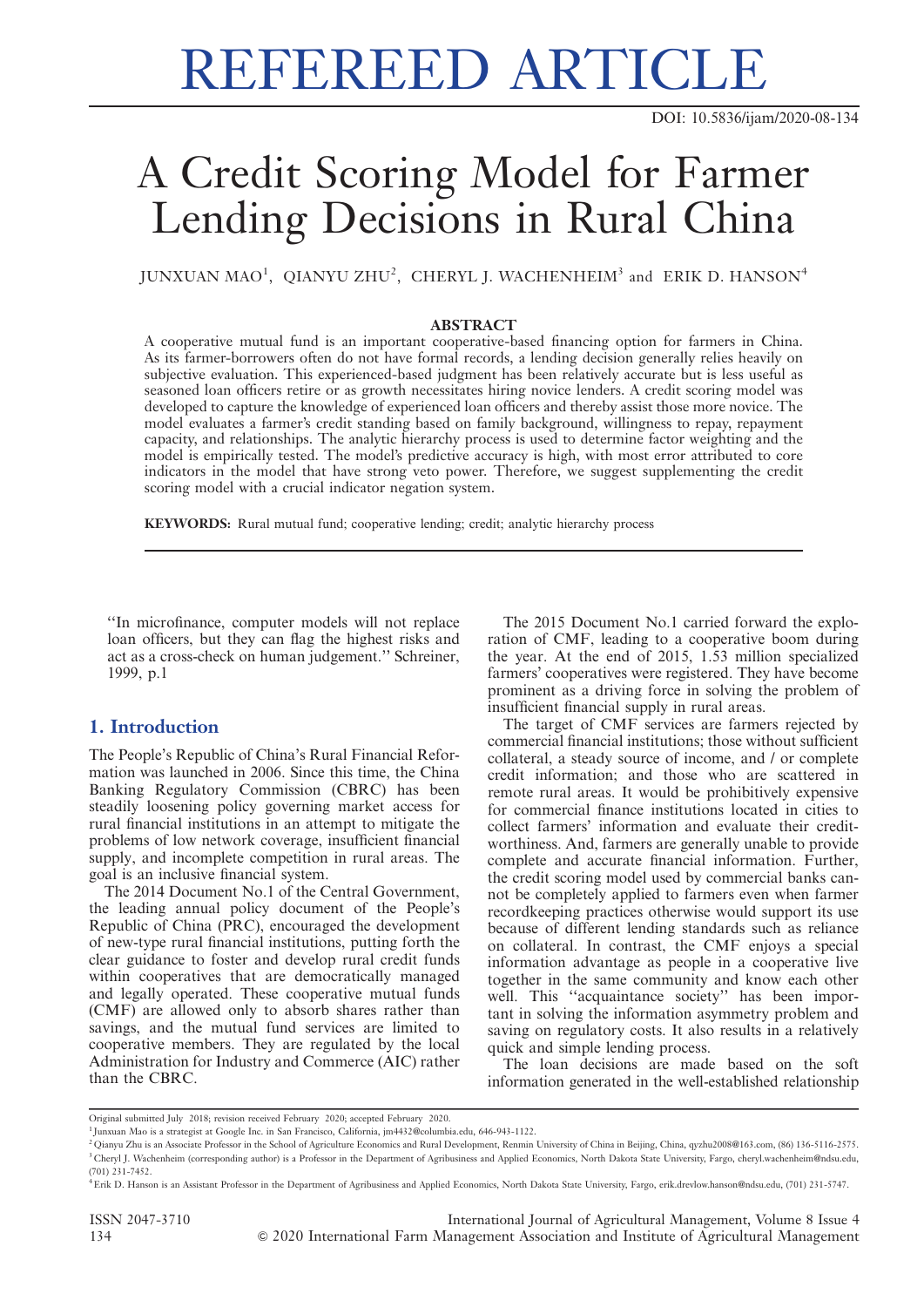between the cooperative and the farmer (such as the borrower's personality, reputation and social status). Preexisting relationships or stable transaction relationships between borrowers and financial institutions can generate valuable private information, which can in turn increase the loan availability for those borrowers without clear credit information, as well as have the potential to decrease interest rate (Cole, 1998). Loan availability and lending conditions improve with the deepening of these bank-customer relationships (Petersen and Rajan, 1995; Van Gool et al., 2012).

Yet, as the CMF concept is still relatively new, there remain a number of potential risks not effectively mitigated including credit risk. Since CMF's information advantage originates from acquaintance relationships, determining credit risk relies heavily on qualitative information about potential borrowers and a loan officer's subjective judgment. While the process can be predictively accurate, it is a success that is difficult to pass on. Novice loan officers face a steep learning curve as they must acquire applicant information, often through informal processes, and master its relevance to creditworthiness.

There would be considerable value to a model that can capture the heuristic decision-making behaviors of experienced loan officers. In this context, we propose a credit scoring model built using the analytical hierarchy process (AHP) and with information provided by experienced loan officers. The model evaluates a loan applicant's family background, ability to repay, willingness to repay, and relationship with the cooperative supporting the CMF. Credit information samples are gathered from 211 farmers applying for loans from the Hejian Sannong Cooperative (Hebei Province, China) CMF to test the predictive accuracy of the model, namely how well the model captures the behavior of experienced loan officers.

The Hejian Sannong Cooperative is chosen for this study because, due to its growth and the resulting increasing loan demand, experienced loan officers are no longer able to effectively reach loan decisions for all applicants. Moreover, they have confirmed the steep learning curve faced by novice loan officers to gain adequate default prediction experience. This model will help mitigate the CMF's credit risk and promote the establishment of an inclusive financial system. Use of this model provides a unique opportunity for CMFs to combine experienced loan officers' subjective judgments and the soft information originating from an acquaintance society to form a standardized farmers' credit scoring model that can be effectively applied, by even a novice loan officer.

### 2. Background

The objective of credit models is to link borrower traits to credit risk (Hand and Henley, 1997; Sharma and Zeller, 1997; Sánchez and Lechuga, 2016; Xiao, Xiao and Wang, 2016). Advantages of statistics-based credit models are that outcomes are easy to calculate and are independent of the lender using the model. An important disadvantage is that use of such models requires high quality data. As such, in spite of their power in identifying high risk applicants, quantitative models cannot replace the judgment of the loan officer in making microcredit decisions in less developed areas (Schreiner, 1999).

Due to a lack of data, these decisions often rely more on experts' experiences (Serrano-Cinca, Gutierrez-Nieto, and Reyes, 2016). This is the case for CMF credit evaluations, which are mostly subjective judgments using discrete observations. For example, loan officers might provide their general impression of a borrower as 'good'', "fair", or "bad".

For CMFs, and more generally throughout the domain of microfinance, the search for viable credit scoring models useful even when records are not offered by the applicant or are not complete continues. A benchmarkbased analytical hierarchy process (AHP) has been tested as a loan applicant disqualifier (Aouam et al., 2009) and as a means to include both qualitative and quantitative data in microfinance evaluations (e.g., see Serrano-Cinca and Carlos, 2016). It is the model adopted in this paper.

### Selection of indicators

The pivotal challenge in credit model development is selecting indicators for inclusion that are both available and useful to predict creditworthiness. Factors found most important in determining credit risk include borrowers' family background, ability to generate income, production and management conditions, social capital, and credit cognition. In some cases, the directionality of these factors is clear. For example, a farmer with a better reputation is less likely to default (Zhao and He, 2008); a farmer with deeper credit awareness has a lower probability of delinquency (Niu, Wang, and Ma, 2014); and higher interest rates and shorter repayment periods are associated with a higher default rate (Li, Gao and Cui, 2006). For other factors, the directionality of influence is less clear. Normally, households with more workers generate higher incomes, and thus have higher repayment capacity. Yet some researchers have found that families with more workers are more likely to default since those workers may go to the city as migrant workers, and people who stay at home are left with higher risk (Huang, 2010). Although income has a positive effect on repayment, its influence decreases with higher income levels (Wang and De-Hong, 2013).

The existing literature that evaluates or develops credit scoring models for farmers usually uses the 5 Cs principle to select indicators (Sun and Tang, 2009; Li, 2009; Yang, Xia, and Zhang, 2012), and lacks indicators that reflect the subtler characteristics available in an acquaintance society. Also, as an increasing number of farmers are taking part in the specialized cooperatives and rural industry associations, their management ability and risk bearing capacity has improved (Hou, 2007). Therefore, farmers' participation in these associations has good potential as a predictive indicator.

A credit scoring model for farmers has both theoretical and practical significance. Most of the existing models are based on complicated statistical models which are not suitable for use in part because indicator data cannot be obtained for rural farmers. On the other hand, models built with non-statistical techniques tend to rely too heavily on commercial bank precedents. For example, during field research for the current study, it became known that that educational background is not emphasized in the CMF, whereas great importance is attached to a borrower's identity. A borrower will only be considered trustworthy if he or she has lived in the community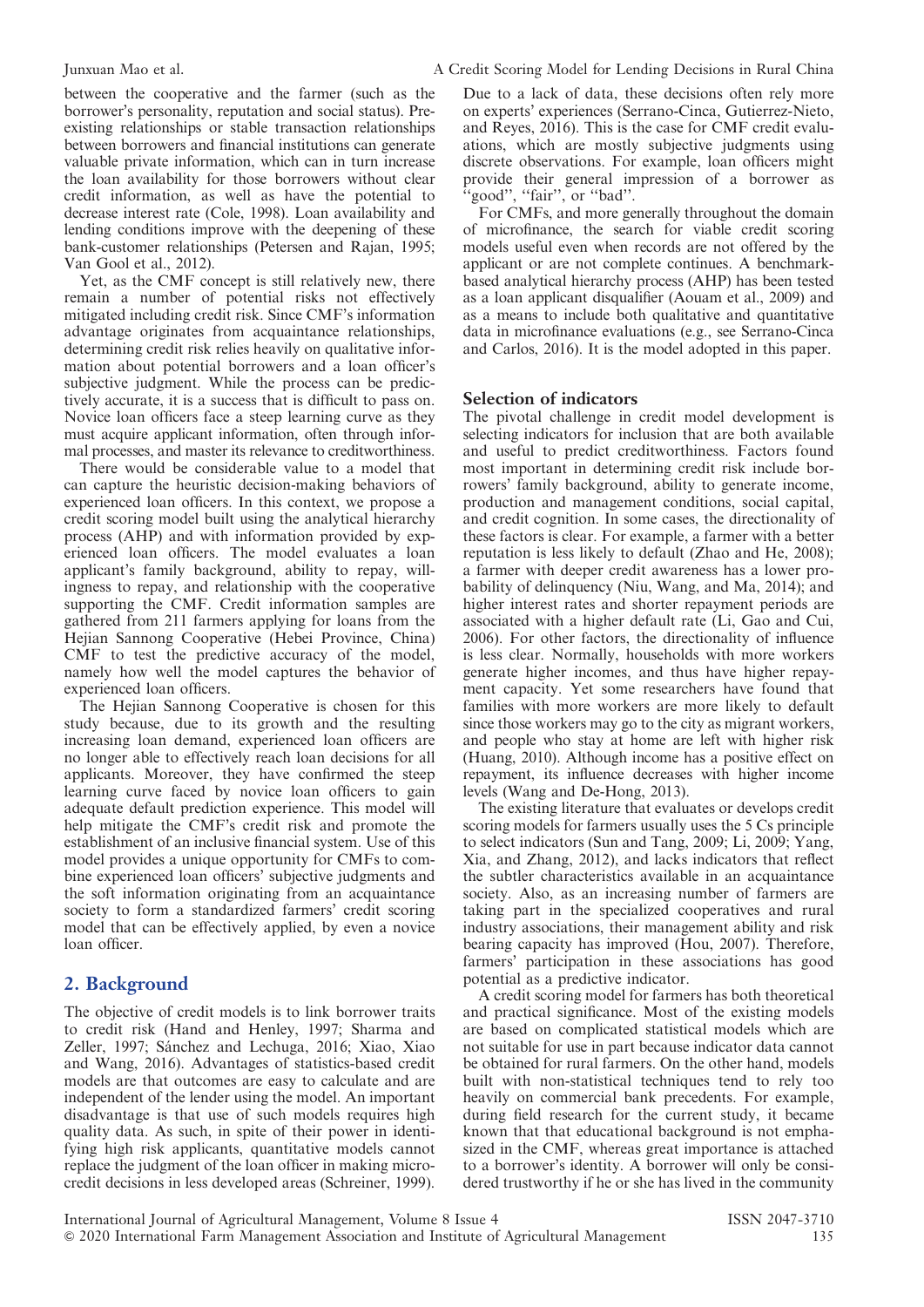for a long time. The CMF is in urgent need of a simple credit scoring model that takes farmers' special credit characteristics into account and employs the experience of experts and the ''rules of thumb'' they have developed. This paper empirically considers the Hejian Sannong Cooperative and constructs a credit scoring model for farmers based on in-depth interviews with the CMF's presidents (i.e., the experienced loan officers who make loan decisions), designed to capture their subjective judgment. We also use farmers' real credit information to test the validity of the model.

### Hejian Sannong Cooperative

Hejian Sannong Cooperative, registered in March 2009, is located in Hejian in Hebei Province. Cooperative leadership investigated options to provide farmer credit. A large layoff of the local rural credit union allowed for the employ of traveling agents with local experience.

Local farmers initially faced cumbersome loan application procedures, and their lack of education at times generated frustration and impatience within the lending staff. Further, a number of farmers had been sold on a credit product with terms that were later altered. Some retaliated by refusing to pay the resultant debts. This exasperated the problem as financial institutions found themselves spending time and money handling the defaults, and farmers lost their creditworthiness.

To serve farmers, the Hejian Sannong Cooperative reorganized as a credit cooperative. On January 11, 2011, the cooperative assimilated the first sum of money paid for shares. Prior to July 2015 (the period of field research), the cooperative had developed 39 branches in towns and villages; had 3,356 members and a share balance of 41 million  $\mathfrak{F}^5$ ; and had issued 35 million  $\mathfrak{F}$  in loans, all of which were small loans with no bad debt record. The microfinance loan service has now become Hejian Sannong Cooperative's signature product and has helped thousands of farmers obtain needed financing.

### 3. Methods

The credit scoring model constructed in this paper shares the common development objectives of other credit models including determining predictive indicators and estimating the weight and direction of their influence on credit risk; that is, defining and estimating the influence of decision criteria used by lenders. The analytic hierarchy process (AHP) is a method introduced by Saaty (2008) wherein a complex problem such as the lending decision is deconstructed. Pairwise selections of subject matter experts are used to estimate priority rankings of indicators such as credit history and family income in lending decisions. The AHP works well for a farmercontrolled cooperative wherein qualitative indicators such as those associated with an acquaintance society heavily influence the lending decision. Detailed procedures using AHP to weigh each indicator are as follows:

Step 1: Construct the decision hierarchy. The highest level is the lending decision. The next level consists of criteria on which subsequent elements depend. The lowest level is the indicator level, containing specific indicators relevant to the decision.

Step 2: Construct the pairwise comparison matrix. Each indicator in the upper level is compared with indicators in the level below using Saaty's comparison scale. Saaty's scale factor ranges from  $1$  (i and j are of equal importance) to 9 (i is much more important than j). The pairwise matrix is defined as:

$$
A = (A_{ij})_{n \times n}, A_{ij} > 0
$$

where A is an n x n matrix, and  $A_{ij}$  denotes the element in row i and column  $j$  of matrix  $\vec{A}$ , which is the scale factor comparing the influence of indicator i and indicator j on the lending decision.

Step 3: Calculate the weights as follows:

- 1. Normalize elements in the matrix  $A = (A_{ij})_{n \times n}$  by column, resulting in  $A = (A_{ij})_{n \times n}$ , where  $A_{ij} = A_{ij}/n$
- 2. Sum elements in the matrix  $\bar{A}$  by row to obtain vector  $W = (\omega_1, \omega_2, ..., \omega_n)$

$$
\omega_i=\sum_{j=1}^n A_{ij}, (i,j=1,2,\cdots,n)
$$

where  $\omega_i$  is the sum of values in each row of  $\overline{A}$ . 3. Normalize vector W to obtain eigenvector  $\overline{W} = (\overline{\omega_1},$ 

$$
\overline{\omega_2},\cdots,\overline{\omega_n})\mathpunct{:} \\ \overline{\omega_i}=\omega_i/\sum\limits_{i=1}^n\omega_i,(i,j=1,2,\cdots,n)
$$

where  $\overline{\omega_i}$  is the normalized  $\omega_i$  in the W matrix.

4. Calculate the maximum eigenvalue of the matrix:

$$
\lambda_{max}=\frac{1}{n}\sum_{i=1}^n\frac{(AW)_i}{\omega_i}
$$

where  $\lambda_{\text{max}}$  is the largest eigenvalue of a matrix and  $(AW)$ <sub>i</sub> is the sum of product of elements in row i of matrices A and W.

5. Employ the consistency test to validate the consistency of the comparison. The consistency index is calculated as  $CI = \frac{\lambda_{max} - n}{n - 1}$  and the random consistency index (RI) is referenced from Saaty and Vargas  $(2012)$ . The consistency ratio  $(CR)$  is calculated as.  $CR = \frac{CI}{RI}$  If CR is  $\leq 0.1$ , the matrix passes the consistency test; otherwise the matrix has to be revised. An eigenvector  $\overline{W} = (\overline{\omega_1}, \overline{\omega_2}, \cdots, \overline{\omega_n})$  that has passed the consistency test represents the weights for the indicator variables.

### Model data

Nine experienced loan officers participated in a focus group discussion to select the indicators and to complete the pairwise comparisons. Hejian Sannong Cooperative was chosen because it operates on a large scale with thousands of rural household members, and its loan officers have a relatively long history of experience. Most of the loan officers are middle-aged, have several years of post-secondary education, and have been loan officers for at least three years. Seventy percent were travelling agents of the local rural credit union, and thus can be considered experienced loan decision-makers familiar with local people. The final loan decision is closely

 $5$  At the time of writing, 1 Chinese  $\frac{1}{2}$  was approximately equal to 0.13 $\epsilon$ , 0.14\$ U.S., and  $0.11f$ .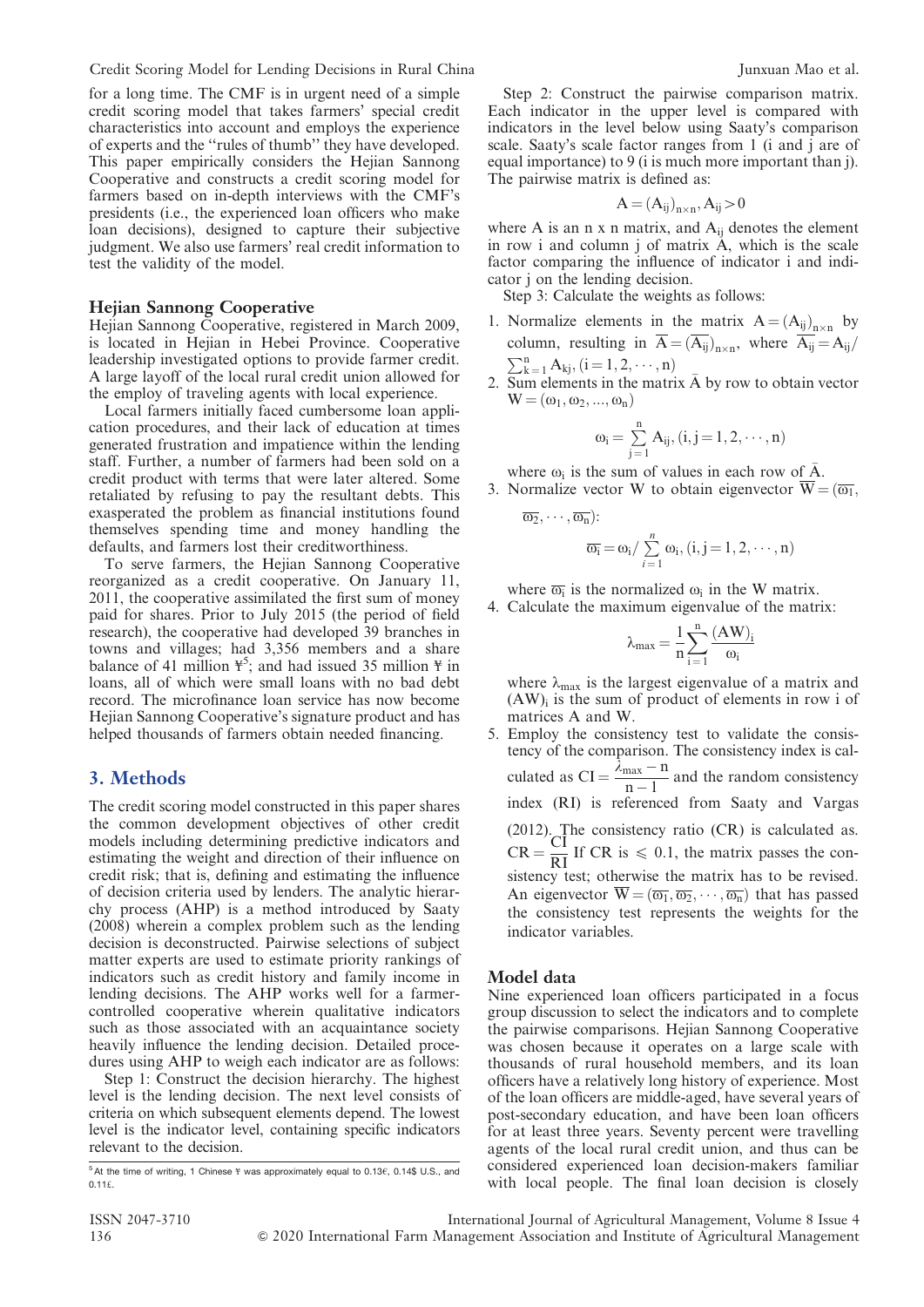related to these loan officers' personal judgments. Eight of the nine loan officers were classified as risk averters.

Loan officers were asked to grade cooperative members who had submitted loan applications using indicators determined by consensus during the focus group and from the literature. The sample covered nine villages and 211 members. Of the members, 90 were granted loans. Indicators are classified into four groups including family background, willingness to repay, ability to repay, and relationship with the cooperative.

- 1. Family background: Seven indicators represent family background including: Age (A1), Number of farm workers (A2), Identity as born and raised locally or not (A3), Marital status (A4), Lifestyle (A5), Family member health conditions (A6), and Mastery of professional skills (A7). Identity is an indicator used by local cooperatives. Loan officers make decisions according to their knowledge of the borrowers and they generally have more knowledge about those born and raised locally. Generally, local applicants have a higher chance of being granted a loan than newcomers. Educational background is a common indicator in credit scoring models but is not included here. The field research revealed that loan officers pay little attention to the formal education level of borrowers. As long as the borrowers are trustworthy and diligent, with a steady source of income and proper loan purpose, low education level is generally not considered against them.
- 2. Wiliness to repay: Four indicators representing willingness to repay include: Credit record (B1), Social reputation (B2), Social relations (B3), and Sense of family responsibility (B4). Generally speaking, farmers with higher social reputation are less likely to default (Zhao and He, 2008).
- 3. Ability to repay: The seven indicators for repayment ability include Family income per capita (C1), Condition of assets (C2), Living standard (C3), Production and management condition (C4), Main business stability (C5), Own capital ratio (C6), and Insurance condition (C7). The loan officers place considerable emphasis on the stability of a household's main business. A stable business operated for years with steady source of income is considered relatively low risk. Farmers who frequently change their main business are prone to loss and are more likely to default.
- 4. Relationship with the cooperative: Three indicators representing the borrower's relationship with the cooperative include: Participation in professional associations (D1), Business contact (D2), and General impression (D3). These indicators reveal the characteristics of the acquaintance society. Borrowers who maintain close business contacts with the cooperative, e.g., have savings in the cooperative and have a history of loan repayment, built their direct credit records in the cooperative and these are available to the lender making the decision. The indicator of loan officers' general impression of the borrowers is subjective.

### Descriptive statistics

A contingency table shows the 211 farmers' credit information (table 1). The samples are divided into two groups: farmers who were granted loans and farmers whose loan applications were declined. The performance of the two groups is compared on each indicator using a chi-square test.

Borrowers' age, identity, family members' health conditions, main business stability, own capital ratio, and business contact with the cooperative are different between those who were offered loans and those who were not. Just over half of farmers who were offered loans are between 31 and 45 years old. No farmers in the group offered loans belong to the ''other'' age sector (over 60 or below 20 years old) whereas 13.2% of the farmers who failed to obtain a loan are in the ''other'' age group. Since few loan applicants are below 20 years old, it can be inferred that older farmers tend to be refused more often.

The identity indicator shows that although most of the sampled farmers are native residents, those who were granted loans were all born and raised locally while 10% of those who failed to get a loan were not. The own capital ratio indicator shows that 34.4% of farmers who obtained a loan have an own capital ratio over 50%, in contrast to only 11.6% of the farmers that were denied. Moreover, 51.2% of those not offered a loan have an own capital ratio below 30% as compared to only 10% of those who received a loan. The relationship with the cooperative indicator shows that farmers who received loans had more frequent contact with the cooperative than those who did not. Sixty-two percent of farmers granted loans have close contact with the cooperative versus only 24% of the farmers who failed to get the loan; 38.8% of the farmers who failed to get a loan have little or no contact as compared to only 76.7% of those granted a loan.

### 4. Results and Discussion

### Pairwise comparison matrix

Pairwise comparisons were made by the loan officers using the one to nine scale proposed by Saaty (2008). The results of M-U and U1-A pairwise comparison matrices are shown (tables 2 and 3)<sup>6</sup>. Weights are determined in a four-step process. The process is illustrated using the M-U matrix as an example.

Step 1: Normalize the M-U matrix by column and obtain  $\overline{M}$ :

$$
M_{ij} = \frac{A_{ij}}{\sum_{i=1}^n A_{ij}}
$$

where  $A_{ii}$  is the element in the original matrix M,  $M_{ii}$  is the element of the normalized matrix  $\overline{M}$ , i, j= 1, 2, 3, 4 (table 4).

Step 2: Sum the matrix  $\overline{M}$  by row and normalize it to obtain vector. $W = (\omega_1, \omega_2, \omega_3, \omega_4)$ 

The result  $W = (0.088, 0.233, 0.467, 0.213)$  is the vector of weights of indicators (table 5).

Step 3: Calculate the maximum eigenvalue of the matrix,  $\lambda_{\text{max}} = 4.06$ 

Step 4: Perform the consistency test:

$$
CI = \frac{\lambda_{\text{max}} - n}{n - 1} = \frac{4.06 - 4}{4 - 1} = 0.021 < 0.1
$$

where CI is the consistency index,  $\lambda_{\text{max}}$  is the maximum eigenvalue of matrix,  $\overline{M}$  and n is the number of factors

<sup>&</sup>lt;sup>6</sup>The U2-B, U3-C, and U4-D pairwise comparison matrices are included in the related weight calculations and are available from the authors.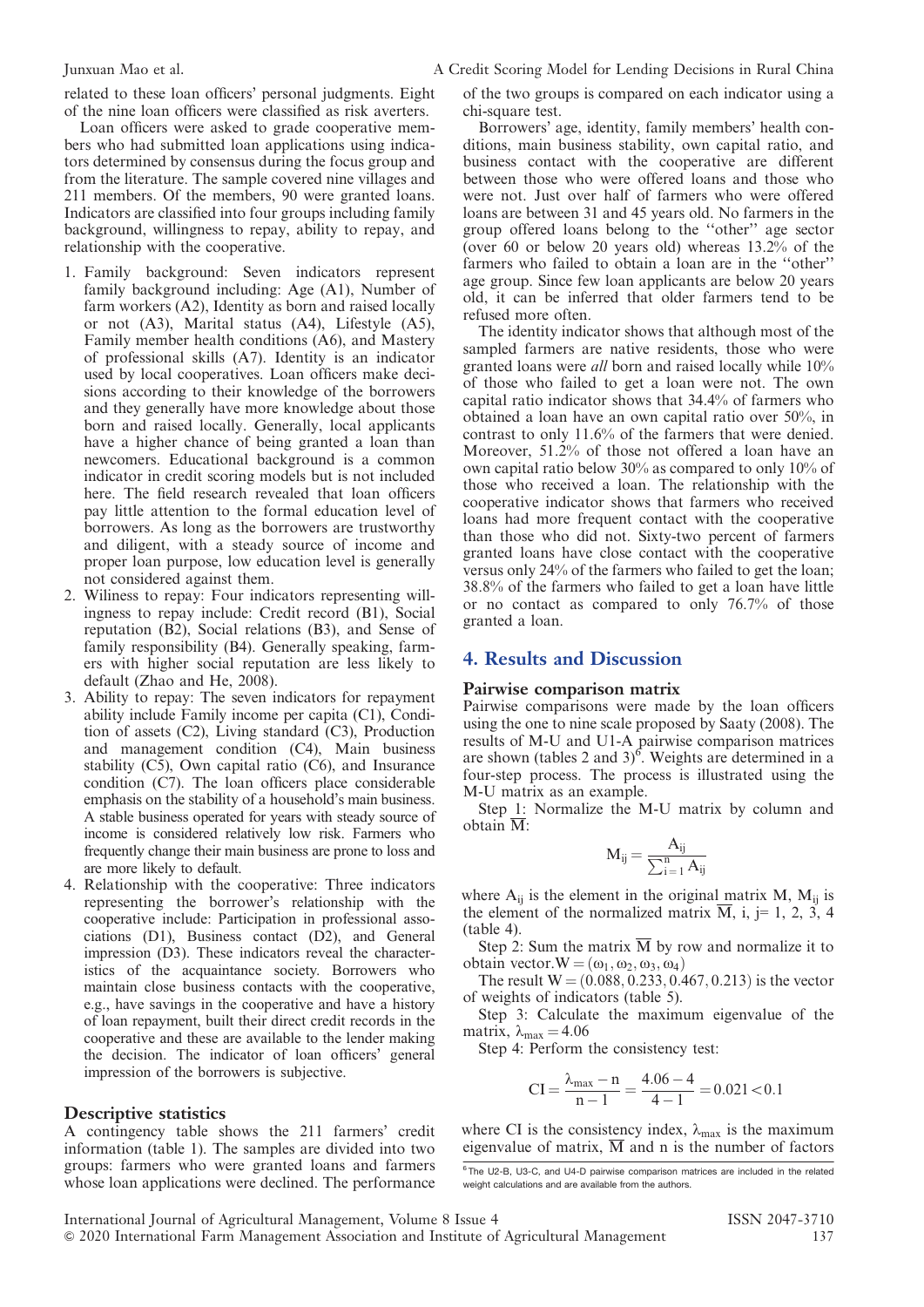|                                    |                                                                                   | Loan<br>granted |           | Chi-<br>square |
|------------------------------------|-----------------------------------------------------------------------------------|-----------------|-----------|----------------|
| Indicator                          | Level                                                                             | <b>Yes</b>      | <b>No</b> | P value        |
| Age                                | $20 - 30$                                                                         | 11.1            | 9.9       | 0.001          |
|                                    | $31 - 45$                                                                         | 51.1            | 34.7      |                |
|                                    | 46-60                                                                             | 37.8            | 42.1      |                |
|                                    | Other                                                                             | $\mathbf{0}$    | 13.2      |                |
| Identity                           | Borrower was born and raised locally.                                             | 100.0           | 89.2      | 0.006          |
|                                    | Borrower settled in the village due to marriage.                                  | 0               | 6.7       |                |
|                                    | Borrower is non-native but a long time resident in the village.                   | $\Omega$        | 4.2       |                |
| Family member health<br>conditions | Borrower is in good health condition; family members have no critical<br>disease. | 82.2            | 58.7      | 0.001          |
|                                    | Borrower is of general health; family members have no critical disease.           | 15.6            | 27.3      |                |
|                                    | Borrower is of general health; family members have critical disease.              | 2.2             | 11.6      |                |
|                                    | Borrower is in bad heath condition.                                               | $\Omega$        | 2.5       |                |
| Main business                      | Main business operated for over 5 years.                                          | 24.4            | 15.7      | < 0.001        |
| stability                          | Main business operated for 3-5 years.                                             | 34.4            | 7.4       |                |
|                                    | Main business operated for 1-3 years.                                             | 37.8            | 43.0      |                |
|                                    | Main business operated for less than 1 year, with prominent future income.        | 3.3             | 13.2      |                |
|                                    | Main business operated for less than 1 year, with no obvious benefits.            | $\Omega$        | 20.7      |                |
| Own capital ratio                  | Over 70%                                                                          | 1.1             | $\Omega$  | < 0.001        |
|                                    | 50%-70%                                                                           | 33.3            | 11.6      |                |
|                                    | 30%-50%                                                                           | 55.6            | 37.2      |                |
|                                    | Below 30%                                                                         | 10.0            | 51.2      |                |
| Business contact                   | Have opened account in cooperative and repaid more than 2 loans on time.          | 62.2            | 24.0      | < 0.001        |
|                                    | Have opened account in cooperative and put idle money in the account.             | 5.6             | 15.7      |                |
|                                    | Have opened account in cooperative but put little money in the account or         | 25.6            | 21.5      |                |
|                                    | borrowed from the cooperative.<br>Have no account in the cooperative.             | 6.7             | 38.8      |                |
|                                    |                                                                                   |                 |           |                |

Table 2: M-U pairwise comparison matrix

| M                                                        | U1     | <b>U2</b> | U3                | U4       |
|----------------------------------------------------------|--------|-----------|-------------------|----------|
| U1<br>U <sub>2</sub><br>U <sub>3</sub><br>U <sub>4</sub> | 3<br>3 | 1/3<br>2  | 1/4<br>1/2<br>1/3 | 1/3<br>3 |

Table 4: Normalized M-U matrix  $\overline{M}$ 

| $\overline{\mathsf{M}}$ | U1    | U2    | U3    | U4    |
|-------------------------|-------|-------|-------|-------|
| U1                      | 0.091 | 0.077 | 0.120 | 0.062 |
| U <sub>2</sub>          | 0.273 | 0.231 | 0.240 | 0.188 |
| U3                      | 0.364 | 0.462 | 0.480 | 0.563 |
| U4                      | 0.273 | 0.231 | 0.160 | 0.188 |

Table 3: U1-A pairwise comparison matrix

| U1             | A1  | A2  | A <sub>3</sub> | A4             | A5  | A <sub>6</sub> | А7  |
|----------------|-----|-----|----------------|----------------|-----|----------------|-----|
| A <sub>1</sub> |     | 3   | 1/3            | 5              | 1/2 | 1/2            | 1/3 |
| A <sub>2</sub> | 1/3 |     | 1/5            | $\overline{2}$ | 1/4 | 1/5            | 1/4 |
| A <sub>3</sub> | 3   | 5   |                | 4              | 2   | 2              |     |
| A4             | 1/5 | 1/2 | 1/4            |                | 1/5 | 1/5            | 1/5 |
| A <sub>5</sub> | 2   | 4   | 1/2            | 5              |     | 1/4            | 1/2 |
| A <sub>6</sub> | 2   | 5   | 1/2            | 5              | 4   |                | 1/2 |
| A7             | 3   | 4   |                | 5              | 2   | $\overline{2}$ |     |

being compared in a matrix.  $RI = 0.89$  when  $n = 4$  (Saaty and Vargas, 2012).

$$
CR = \frac{CI}{RI} = \frac{0.021}{0.89} = 0.023 < 0.1
$$
 indicating the matrix

passes the consistency test.

This weight calculation and consistency test are performed for the remaining matrices. For each, CR  $< 0.1$ , passing the consistency test. The weighted results of each matrix are combined and the result is the weight of each indicator relative to level M (table 6).

The indicator with the highest weight is Main business stability (0.166), followed by Credit record (0.128),

Table 5: M-U pairwise matrix, the weigh calculation and consistency test

| M                                | U <sub>1</sub> | U <sub>2</sub> | U3                | U <sub>4</sub> | W                                | СI    | CR    |
|----------------------------------|----------------|----------------|-------------------|----------------|----------------------------------|-------|-------|
| U1<br>U <sub>2</sub><br>U3<br>U4 | 3<br>3         | 1/3<br>2       | 1/4<br>1/2<br>1/3 | 1/3<br>3       | 0.088<br>0.233<br>0.467<br>0.213 | 0.021 | 0.023 |

Business contacts (0.124) and Own capital ratio (0.101). Other indicators that have a weight over 0.05 are Production and management condition, General impression and Social reputation.

In the M-U matrix, U3 has the highest weight  $(0.467)$ and U1 has the lowest. Thus, for the loan officers, the relative importance of the four indicator categories are, in order from most to least important, Ability to repay, Willingness to repay, Relationship with the cooperative, and Family background. Having a certain level of income and family assets are primary factors considered by loan officers. Reputation and personality are also crucial, which was expected because of the tradition of using acquaintance society indicators.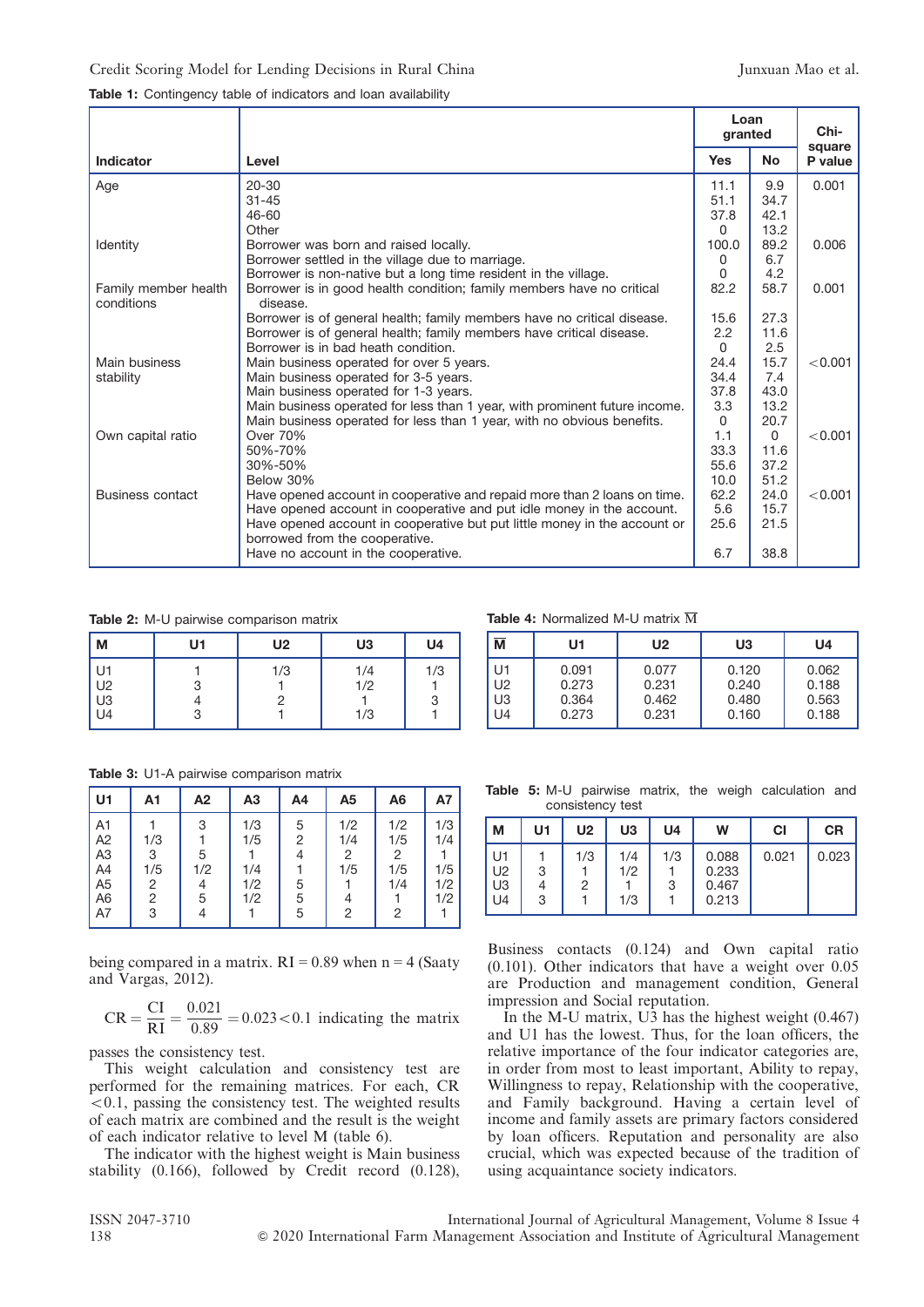Table 6: Weight of indicators relative to U and M

| <b>Indicator</b>                              | Likert Scale Measure* | Weight relative to U <sub>i</sub> | Weight relative to M $(W_i)$ |
|-----------------------------------------------|-----------------------|-----------------------------------|------------------------------|
| U1 Family background                          |                       |                                   | 0.088                        |
| A1 Age                                        | 1 to 4                | 0.101                             | 0.009                        |
| A2 Number of laborers                         | $1$ to $4$            | 0.046                             | 0.004                        |
| A3 Identity                                   | $1$ to $3$            | 0.240                             | 0.021                        |
| A4 Marital status                             | $1$ to $3$            | 0.035                             | 0.003                        |
| A5 Lifestyle                                  | $1$ to $3$            | 0.134                             | 0.012                        |
| A6 Family members' health condition           | $1$ to $3$            | 0.206                             | 0.018                        |
| A7 Mastery of skills                          | $1$ to $3$            | 0.239                             | 0.021                        |
| U2 Willingness to repay                       |                       |                                   | 0.233                        |
| <b>B1 Credit record</b>                       | $1$ to $3$            | 0.550                             | 0.128                        |
| B <sub>2</sub> Social reputation              |                       | 0.225                             | 0.052                        |
| <b>B3</b> Social relations                    | $1$ to $3$            | 0.153                             | 0.036                        |
| B4 Sense of family responsibility             | $1$ to $3$            | 0.072                             | 0.017                        |
| U3 Ability to repay                           |                       |                                   | 0.467                        |
| C1 Family income per capita                   | 1 to $5$              | 0.102                             | 0.048                        |
| C <sub>2</sub> Assets condition               | 1 to $5$              | 0.088                             | 0.041                        |
| C3 Living standard                            | 1 to $5$              | 0.065                             | 0.031                        |
| C4 Production and management condition        | 1 to $5$              | 0.142                             | 0.066                        |
| C5 Main business stability                    | 1 to $5$              | 0.354                             | 0.166                        |
| C6 Own capital ratio                          | $1$ to $3$            | 0.215                             | 0.101                        |
| C7 Insurance condition                        | $1$ to $5$            | 0.033                             | 0.015                        |
| U4 Relationship with the cooperative          |                       |                                   | 0.213                        |
| D1 Participation in professional associations | 1 to $3$              | 0.110                             | 0.023                        |
| D <sub>2</sub> Business contacts              | 1 to $4$              | 0.581                             | 0.124                        |
| D3 General impression                         | $1$ to $3$            | 0.309                             | 0.066                        |

\*One is the lowest rating and the highest score is the highest rating.

In the U1-A matrix, within Family background, Family members' health conditions and Identity are principle indicators. The importance of these indicators was reinforced by field research; experiences and precedents appear to shape the judgment of loan officers. Lenders shared stories of the cooperative granting loans to households with a family member suffering from serious illness, and the financial drain for the treatment resulted in loan default. Defaults have also occurred among newcomers in the villages.

In the U2-B matrix, Credit record is the leading factor in repayment willingness. In practice, a borrower with default record is rarely granted another loan. In the U3-C matrix, Main business stability and Own capital ratio are the dominating indicators, together accounting for over 50% of predictive influence within Repayment capacity, indicating that a steady source of income and accumulation of assets are favorable indicators for loan attainment. In the U4-D matrix, Business contact takes the largest proportion. The core of the cooperative is the bonds of acquaintance society.

The final scores are estimated as follows:

 $Z = 0.009a_1 + 0.004a_2 + 0.021a_3 + 0.003a_4 + 0.012a_5$  $+0.018a_6 + 0.021a_7 + 0.128b_1 + 0.052b_2$  $+0.036b_3 + 0.017b_4 + 0.048c_1 + 0.041c_2$  $+0.031c_3 + 0.066c_4 + 0.166c_5 + 0.101c_6$  $+0.015c_7 + 0.023d_1 + 0.124d_2 + 0.066d_3$ 

where Z is the total score for a borrower,  $Z = \sum$  $(T_i \times W_i)$  is the sum of product of each indicator and the corresponding weight, and  $a_1, a_2, \ldots, a_n$  are the scores of borrowers for indicators graded by loan officers. The credit score is then standardized to  $H = \frac{Z}{\mu} \times 100\%$  where u is the output of the model when all indicators are graded with their highest scores. We define farmers with  $H \ge 70\%$  to be a good credit risk and those with  $H < 70\%$  to be a bad credit risk.

### Predictive accuracy of the model

Credit information of 211 farmers graded by loan officers were put into the model to test its predictive accuracy. First, credit scores for individual farmers are calculated. Next, the credit scores are divided by u to get the ratio H. According to the defined criteria, the 90 farmers who received a loan should have  $H \ge 70\%$ , and the 121 failed farmers should have  $H < 70\%$ . Eightythree of the 90 farmers who successfully received the loan have  $H \ge 70\%$  and 89 of the 121 farmers denied a loan have  $H < 70%$ . Therefore, predictive accuracy for farmers who received loans is 92%. It is 74% for the farmers who were denied a loan. The combined predictive accuracy of the model is 82%.

Predictive accuracy for farmers denied a loan is relatively low, which calls for further investigation. The files for the 32 samples that earned H  $\geq 70\%$  but were denied a loan were revisited. Among the 32 farmers, eight were relatively older (older than 60 years), eight had a low own capital ratio (less than 30%), thirteen had no business contact with the cooperative, and three had a low level of skill mastery. Despite these defects, they all performed reasonably well on other indicators. We conclude that some core indicators have veto power, which was confirmed by the loan officers during our return visit to the cooperative. A low score on any of the core indicators would effectively counter good performance on the other indicators, and thus prevent the borrower from getting the loan. Therefore, we propose adding a crucial indicator negation system as a supplement to the credit scoring model. In rural China, we suggest that in any credit model, extra attention should be paid to those crucial indicators such as age, own capital ratio and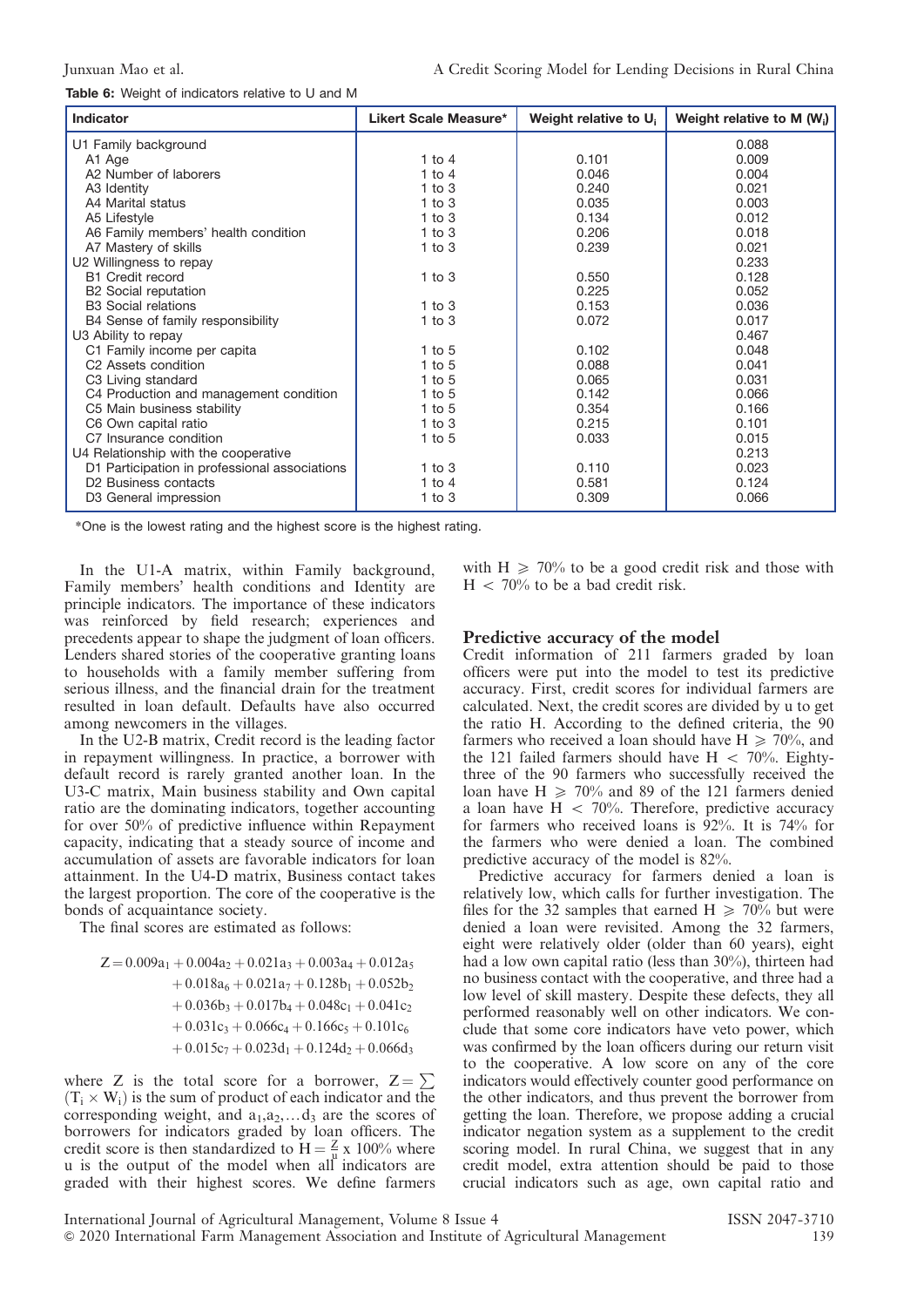Credit Scoring Model for Lending Decisions in Rural China Junxuan Mao et al.

business contacts before making a loan decision. This may not hold as the case in other countries where such activities may be considered discriminatory and even illegal.

### 5. Conclusion

This paper validates AHP as a viable tool in constructing a credit scoring model for farmers taking part in CMF. The model is the quantification and standardization of experienced loan officers' expert opinions that aims at improving the efficiency of loan decision making. This information can be directly applied in building a model that will help support credit decisions, particularly by novice lenders, at any institution. While there are no claims that use of this model would mitigate financial exclusion in rural China, its use would indirectly help the effort by reducing loan default and credit evaluation costs for lenders This may be especially true for institutions employing novice loan officers or those with officers not indigenous to the particular region of their employ.

Credit scoring models like the one described in this paper also offer a context against which loan officers can compare their own judgments and preferences with one another and with themselves over time. This self-reflection would serve to encourage professional growth for experienced loan officers that have long-held decision-making habits. In addition, discussions stemming from model results may create greater consistency in decisions made by an institution's many employees. Although this paper analyzes microfinance decisions in rural China, the aforementioned learning opportunities are also applicable to larger financial institutions that possess better data on borrowers and have greater in-house capabilities for analyzing those data.

### Funding

The research is funded by the National Science Foundation of China (project No.71103189), the Science Research Foundation of Renmin University of China (15XNB025).

### Abbreviations

AIC: Administration for Industry and Commerce CBRC: China Banking Regulatory Committee CMF: Cooperative Mutual Fund PRC: People's Republic of China

### About the authors

**Junxuan Mao** is an analyst in the trust and safety department at Google, Inc. in San Francisco, California. She holds a Master's degree in Quantitative Methods from the Division of Social Science, Columbia University, New York and a B.S. from the Department of Agriculture Economics and Rural Development at Renmin University of China.

Qianyu Zhu is Associate Professor of the School of Agriculture Economics and Rural Development, Renmin University of China in Beijing, China, where she has been since 2010. She graduated from the School of Economics, Huazhong University of Science and Technology in 2005 with a Ph.D. in economics. She conducted three years of postdoctoral research in the finance department of Guanghua School of Management, Peking University. She has published more than 40 papers and one book, and has undertaken more than ten national or provincial projects. Her main research topics are inclusive finance, micro-finance and rural finance.

Cheryl J. Wachenheim is Professor in the Department of Agribusiness and Applied Economics, North Dakota State University, Fargo.

Erik D. Hanson is Assistant Professor in the Department of Agribusiness and Applied Economics, North Dakota State University, Fargo.

### 6. REFERENCES

- Aouam, T. H., Lamrani, S., Aguenaou, A. and Diabat, A. (2009). A benchmark based AHP model for credit evaluation. International Journal of Applied Decision Sciences, 2(2), pp. 151-166, doi:http://dx.doi.org/10.1504/IJADS.2009. 02655
- Cole, R.A. (1998). The importance of relationships to the availability of credit. Journal of Banking & Finance, 22, pp. 959- 977, doi:http://dx.doi.org/10.1016/S0378-4266(98)00007-7.
- Hand, D.J. and Henley, W.E. (1997). Statistical classification methods in consumer credit scoring: a review. Journal of the Royal Statistical Society:, Series A (Statistics in Society) 160(3), pp. 523–541. doi:10.1111/j.1467-985X.1997.00078.x
- Hou, B. (2007). The Development and Traits of Chinese Farmers' Specialized Cooperatives. Rural Economics, 03, pp. 123-126 (in Chinese).
- Huang, H. (2010). Empirical Research on Affecting Factors of Household Credit Based on Logistic Model. South China Finance, 9, pp. 20-23 (in Chinese).
- Li, Jun-li. (2009). The peasant household credit evaluation based on AHP. Commercial Research, 10, pp. 35 (in Chinese).
- Li, Zheng-bo, Gao, J. and Cui, W. (2006). The Credit Risk Measurement of Farm Loan for Rural Credit Cooperatives in China. Journal of Beijing Electronic Science & Technology Institute, 14, pp. 69-74 (in Chinese).
- Niu, X., Wang, K. and Ma, J. (2014). Research on the Effect of Credit Cognition upon Farmer's Borrowing & Lending and Repaying Behavior: An Empirical Analysis on Henan Province. Credit Reference, 7, pp. 21-26 (in Chinese).
- Petersen, M.A. and Rajan, R.G. (1995). The effect of credit market competition on lending relationships. Quarterly Journal of Economics, 110(2), pp. 407-443. https://doi.org/ 10.2307/2118445.
- Saaty, T.L. (2008). Decision making with the analytic hierarchy process. International Journal of Services Sciences, 1, pp. 83-98. https://doi.org/10.1504/IJSSci.2008.01759.
- Saaty, T.L. and Vargas, L.G. (2012). Models, Methods, Concepts & Applications of the Analytic Hierarchy Process, 1, Springer Science & Business Media, New York. http://doi.org/10.1007/ 978-1-4614-3597-6.
- Sánchez, J.F.M. and Lechuga, G.P. (2016). Assessment of a credit scoring system for popular bank savings and credit. Contaduría y Administración, 61(2), pp. 391-417.
- Schreiner, M. (1999). A scoring model of the risk of costly arrears at a microfinance lender in Bolivia, Microfinance Risk Management and Center for Social Development, Washington University, St. Louis, Missouri. http://econ wpa.repec.org/eps/dev/papers/0109/0109005.pdf (accessed November 23, 2016.
- Schreiner, M. (2004). Benefits and pitfalls of statistical credit scoring for microfinance. Savings and Development, 28, pp. 63-86. http://microfinance.com/English/Papers/Scoring\_ Benefits\_Pitfalls.pdf
- Serrano-Cinca, C., Gutiérrez-Nieto, B. and Reyes, N.M. (2016). A social and environmental approach to microfinance credit scoring. Journal of Cleaner Production, 112, pp. 3504-3513. doi:10.1016/j.jclepro.2015.09.103